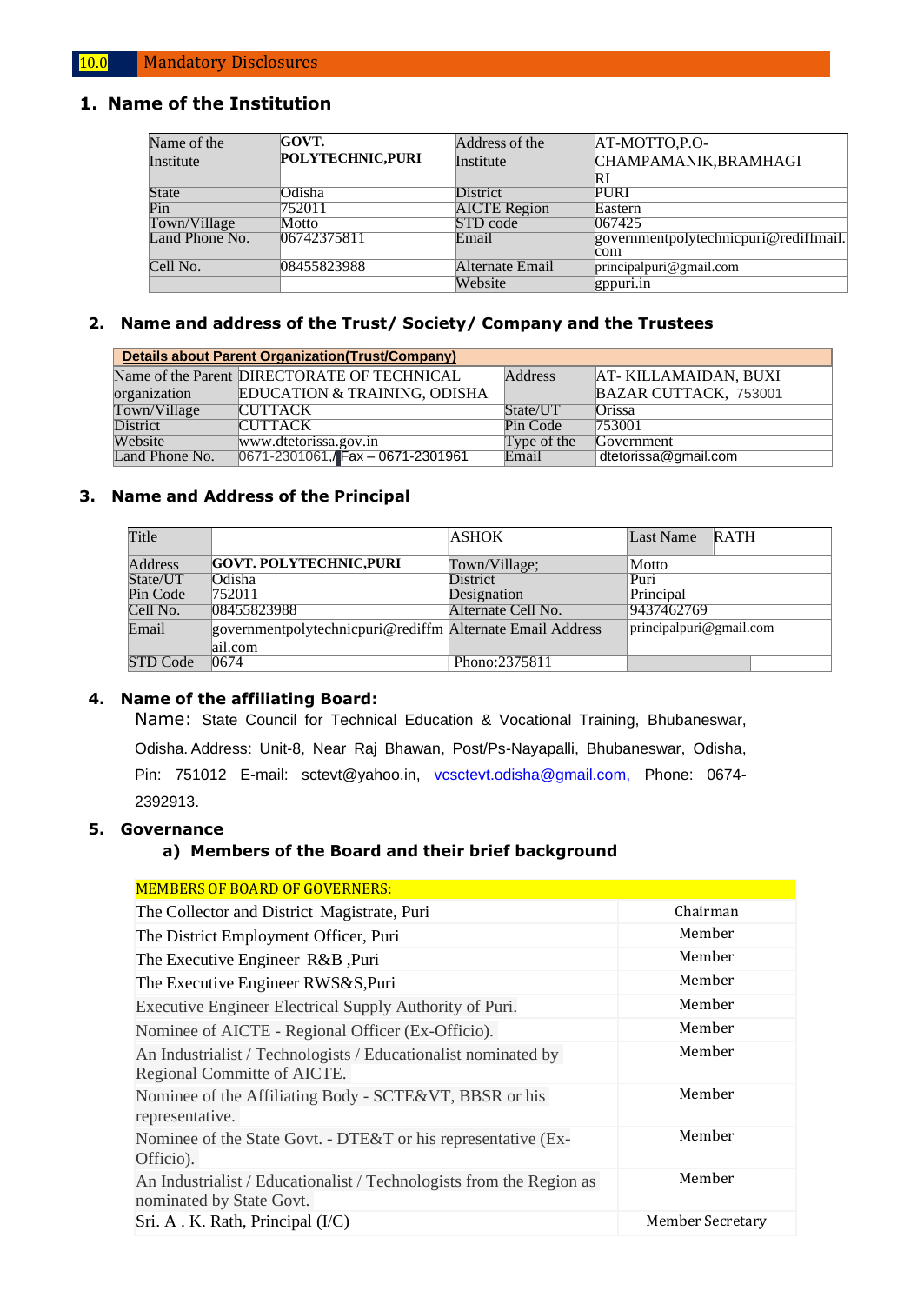## **b) Members of Academic Advisory Body**

| Academic Advisory Body              |          |
|-------------------------------------|----------|
| Sri. A. K. Rath, Principal          | Chairman |
| Smt.P.P.Rout (academic-coordinator) | Member   |
| Sri. L.N.Sahoo (Hod Mechanical)     | Member   |
| Smt.L.P.Khuntia(Hod Electrical)     | Member   |
| Smt. A.Behera (Hod Math& Sc.)       | Member   |
| Smt. S. Mishra (Hod Civil)          | Member   |

1. Nature and Extent of involvement of Faculty and students in academic affairs/improvements: Impact -To provide education and training of consistently high standard, through innovative and versatile

programmes to meet the current and emerging need of the community.

- 2. Mechanism/ Norms and Procedure for democratic/ good Governance: As per rules & guidelines of the Skill Development & Technical Education, Govt of Odisha
- 3. Student Feedback on Institutional Governance/ Faculty performance: Yes maintained

## **6. Programmes**

## **a) Name of Programmes approved by AICTE**

| S<br>۱.<br>N<br>$\circ$ | Programme                                          | Affiliating<br>University/Boar<br>d               | Level<br>оf<br>course | Name of the<br>Course                   | Course<br>Duration | Year<br>Starte<br>d as<br>per<br><b>AICTE</b> | FT<br>/P<br>T | Sancti TFW<br>oned<br>Streng<br>th | 5% | LE.<br>20% | <b>EWS</b><br>10% |
|-------------------------|----------------------------------------------------|---------------------------------------------------|-----------------------|-----------------------------------------|--------------------|-----------------------------------------------|---------------|------------------------------------|----|------------|-------------------|
| 1                       |                                                    | <b>State Council</b><br>For Technical             |                       | <b>CIVIL</b><br><b>ENGINEERING</b>      | 3years             | 20<br>14                                      | FT            | 60                                 | 03 | 12         | 06                |
| 2                       | <b>ENGINEE</b>                                     | Education<br>&Vocational<br>Training,             |                       | <b>ELECTRICAL</b><br><b>ENGINEERING</b> | 3years             | 20<br>14                                      | FT            | 60                                 | 03 | 12         | 06                |
| 3                       | <b>RING</b><br>A<br><b>NDTECH</b><br><b>NOLOGY</b> | <b>Bhubaneswar</b><br>Odisha<br>&<br><b>AICTE</b> | <b>DIPLOMA</b>        | <b>MECHANICAL</b><br><b>ENGINEERING</b> | 3years             | 2014                                          | FT            | 60                                 | 03 | 12         | 06                |

#### **b. Placement Details**

| SI No | vear      | No of Student<br>Placed | No of students<br>In higher<br>studies | <b>Highest Salary</b><br>per Annum |
|-------|-----------|-------------------------|----------------------------------------|------------------------------------|
|       | 2020-2021 | 47                      | 20                                     | 2 lac/annum                        |
|       | 2019-2020 | 32                      | 12                                     | 1.25lac/annum                      |

# **7.Faculty:**

Branch wise list Faculty members:

| S <sub>1</sub>   | Name                  | Department  | Designation   | Appointment | Qualification | Date of joining  |
|------------------|-----------------------|-------------|---------------|-------------|---------------|------------------|
| No.              |                       |             |               | type        |               | In the institute |
|                  | Ashok Ku. Rath        |             | Principal     | Regular     | M.COM, MBA    | 19.05.2014       |
| 2                | Sri Loknath Sahoo     | Mechanical  | Sr.Lecturer   | Regular     | B.Tech        | 03.12.21         |
|                  |                       | Engg.       |               |             |               |                  |
| 3.               | Smt. Laxmipriya       | Electronics | Sr.Lecturer   | Regular     | B.Tech        | 02.12.21         |
|                  | Khuntia               |             |               |             |               |                  |
| $\overline{4}$ . | Smt. Sushri Priyanka  | Mechanical  | Workshop      | Regular     | M.Tech        | 03.12.21         |
|                  | Panigrahi             | Engg        | superitendent |             |               |                  |
| 5.               | Smt. Arundhati Behera | Math $&$    | Sr. Lecturer  | Regular     | M.Phill       | 03.12.21         |
|                  |                       | Science     |               |             |               |                  |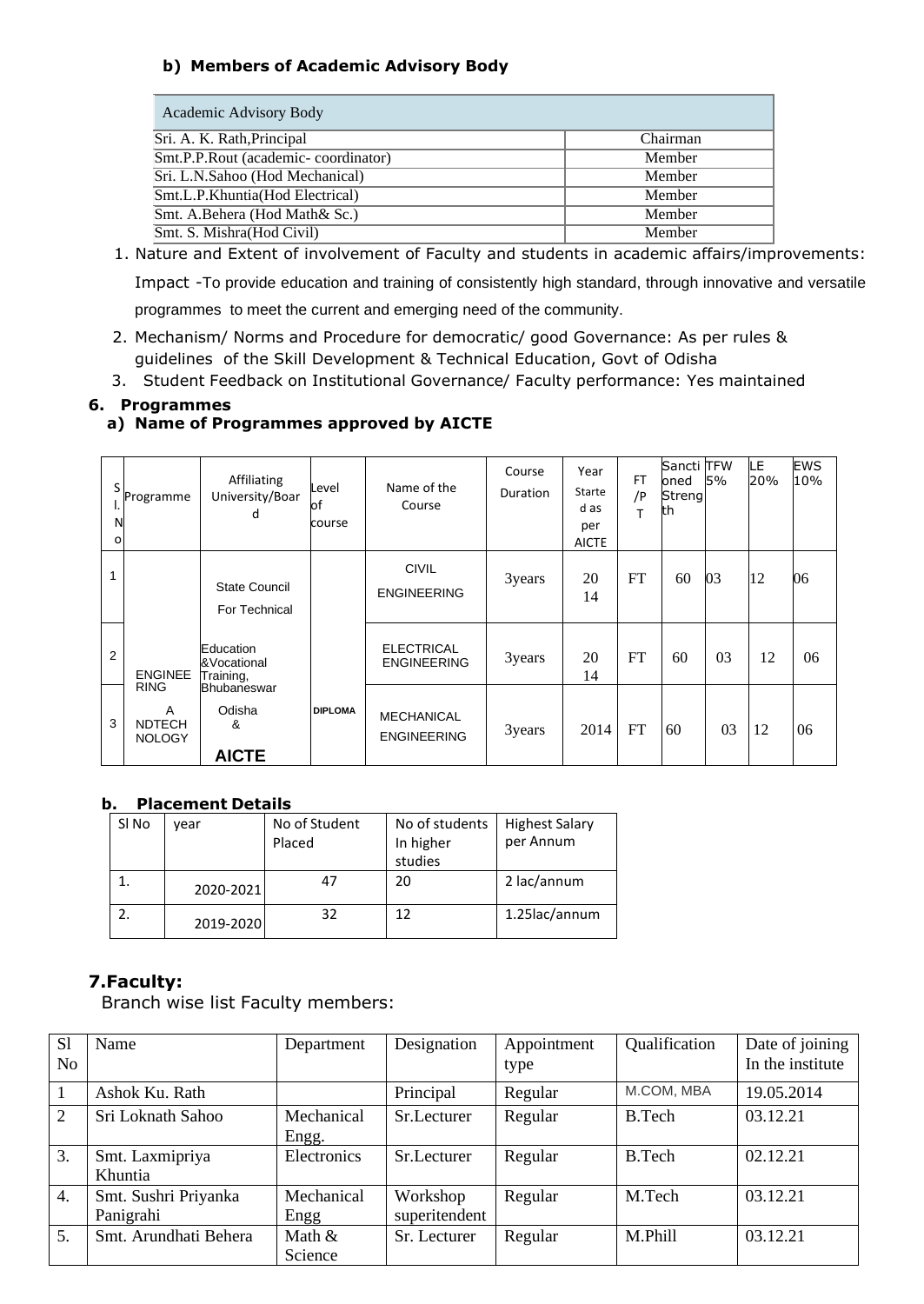| 6.               | Smt. Snigdha Mishra      | Civil Engg | Sr. Lecturer | Regular  | M.Tech        | 10.12.21   |
|------------------|--------------------------|------------|--------------|----------|---------------|------------|
| $\overline{7}$ . | Mr. Paramananda Dash     | <b>CSE</b> | Lecturer     | Regular  | MCA, M.Tech   | 07-08-2015 |
| $\overline{8}$ . | Ms. Sumitra Pradhan      | Math &     | Lecturer     | Regular  | M.Sc, M.Tech  | 14-10-2015 |
|                  |                          | Science    |              |          |               |            |
| 9.               | Dr. Prajna Priyadarshini | Math &     | Lecturer     | Regular  | M.Sc, PhD     | 31-10-2015 |
|                  | Rout                     | Science    |              |          |               |            |
| 10.              | Mrs. Anuja Khatua        | Math &     | Lecturer     | Regular  | M.A, M.Phil   | 03-10-2015 |
|                  |                          | Science    |              |          |               |            |
| 11.              | Ms. Anuradha Sahoo       | Math &     | Laboratory   | Regular  | B.Sc (Hons.)  | 08-12-2014 |
|                  |                          | Science    | Assistant    |          |               |            |
| 12.              | Mr. Aurobindo Ghose      | Electrical | Lecturer     | Regular  | M.Tech        | 15-01-2019 |
|                  |                          | Engg.      |              |          |               |            |
| 13.              | Mr. Nilakantha Naik      | Electrical | Lecturer     | Regular  | <b>B.Tech</b> | 01-02-2019 |
|                  |                          | Engg.      |              |          |               |            |
| 14.              | Mr. Laxman Majhi         | Electrical | Laboratory   | Regular  | Diploma       | 18-12-2014 |
|                  |                          | Engg.      | Assistant    |          |               |            |
| 15.              | Mrs. Madhusmita Sahoo    | Civil Engg | Lecturer     | Regular  | <b>B.Tech</b> | 03-10-2015 |
| 16.              | Mrs. Subhashree Sahoo    | Civil Engg | Laboratory   | Regular  | <b>B.Tech</b> | 15-12-2014 |
|                  |                          |            | Assistant    |          |               |            |
| 17.              | Mrs. Subhasmita          | E&TC       | Laboratory   | Regular  | <b>B.Tech</b> | 08-12-2014 |
|                  | Priyadarsini             |            | Assistant    |          |               |            |
| 18.              | Mr. Prakash Ku. Dalai    | Mechanical | Laboratory   | Regular  | M.tech        | 12.02.2021 |
|                  |                          | Engg.      | Assistant    |          |               |            |
| 19.              | Mr. Prakash Ch. Sahoo    | Math $&$   | Laboratory   | Regular  | Bsc. chem     | 3.02.2021  |
|                  |                          | Science    | Assistant    |          |               |            |
| 20.              | Sri. Suryakanta Dash     | Civil Engg | Lecturer     | Contract | <b>B.Tech</b> | 7.10.21    |
| 21.              | Sri. Tapan Ku.           | Civil Engg | Lecturer     | Contract | <b>B.Tech</b> | 7.10.21    |
|                  | Mohapatra                |            |              |          |               |            |
| 22.              | Ms.Kusmita Nayak         | Civil Engg | Lecturer     | Contract | <b>B.Tech</b> | 8.10.21    |
| 23.              | Ms.Chinmayee             | Mechanical | Lecturer     | Contract | <b>B.Tech</b> | 7.10.21    |
|                  | jayasingh                | Engg.      |              |          |               |            |
| 24.              | Mr.Milan Narendra        | Mechanical | Lecturer     | Contract | <b>B.Tech</b> | 7.10.21    |
|                  |                          | Engg.      |              |          |               |            |
| 25.              | Mr. Biswajit Nayak       | Mechanical | Lecturer     | Contract | <b>B.Tech</b> | 10.11.21   |
|                  |                          | Engg.      |              |          |               |            |
| 26.              | Mr. Jasobanta Barik      | Electrical | Lecturer     | Contract | M.Tech        | 7.10.21    |
|                  |                          | Engg.      |              |          |               |            |
| 27.              | Mr.K. Krishna            | Electrical | Lecturer     | Contract | <b>B.Tech</b> | 7.10.21    |
|                  |                          | Engg.      |              |          |               |            |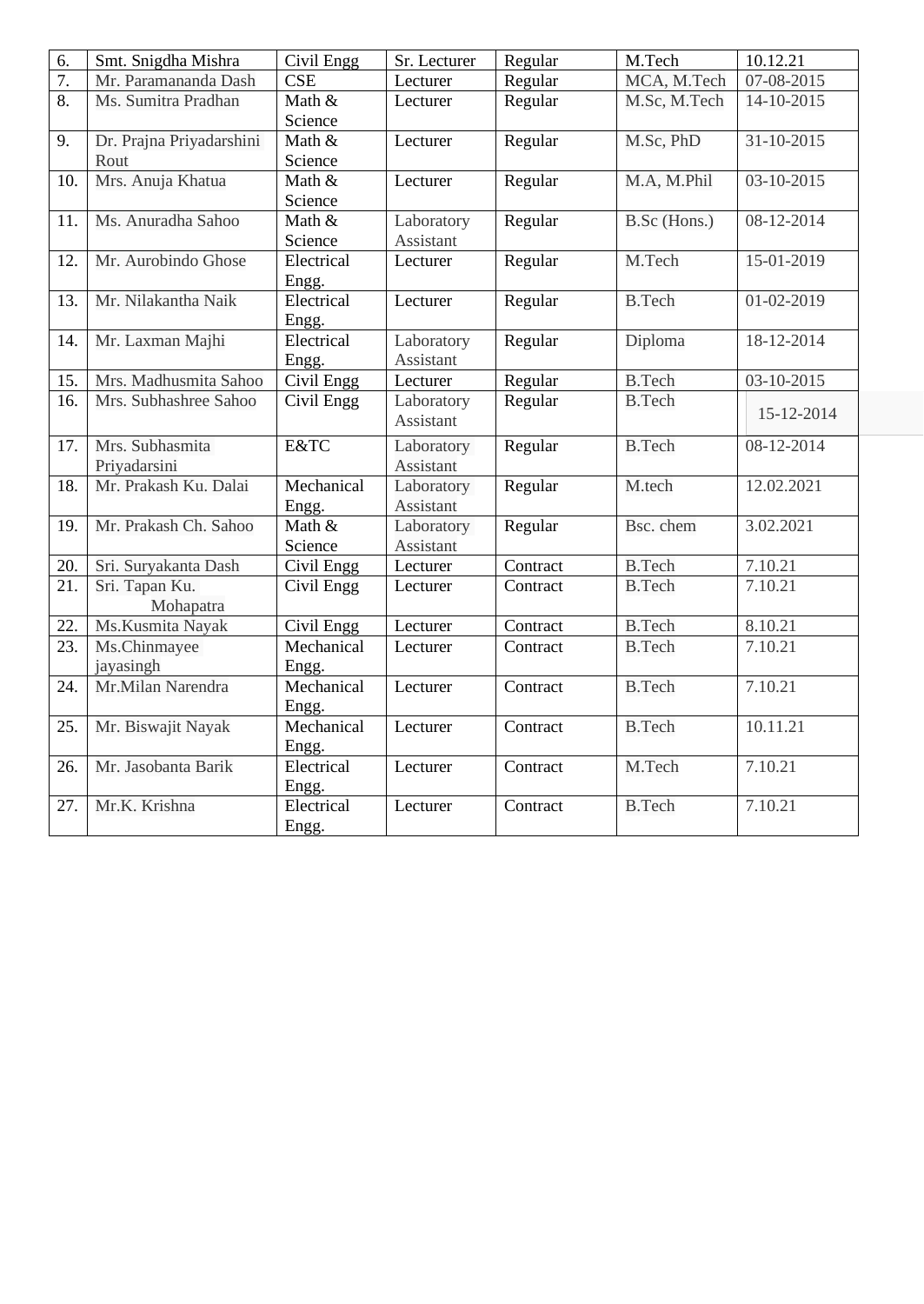

#### **Principal**

| <b>Surname</b>                    | RATH               | <b>First Name</b>        | ASHOK KUMAR  |
|-----------------------------------|--------------------|--------------------------|--------------|
| <b>Father's Name</b>              | Akrura Charan Rath | Date of Birth            | 03/04/1965   |
| <b>Qualifications</b>             | M.COM, MBA         | Date of Joining the      | 19/05/2014   |
|                                   |                    | Institute as head        |              |
| <b>Appointment Type In-charge</b> |                    | <b>Exact Designation</b> | Principal    |
| Experience                        | 33 years teaching  | Unique id                | 1-2316383193 |

## **8. Fee**

a. Details of fee, as approved by State Fee Committee, for the Institution

**(a)1st year** : the General category Students -**Rs. 5800/- per year**

- Tuition Fee Waiver (TFW) scheme, SC, ST category, the fee is **Rs. 3300/-per year.**

**(b) 2nd/ 3rd year :** The Readmission fee -l **Rs.5000/-** per year for General category Student and TFW scheme, SC ,ST category students, fee **Rs. 2500/-per year**

## b. Number of **scholarship offered by the Institution**, duration and amount

- **i. Merit cum poverty (MCP)** scholarships for 10% students in every discipline in every Govt. Institute.- meritorious **General category** Diploma Students of **1st. 2nd Year & 3rd Year** of this Institution for award of **Merit – Cum – Poverty Stipend**. The parent annual income from all source has **not exceed 4.5 Lakhs.**
- **ii. Post-metric scholarship** (**PMS**) under PRERANA& other financial assistance sanctioned by Govt. from time to time for ST/SC/OBC/SEBC// Minority Community students in all institutions.
- **iii.** Financial assistance to complete the study, If the parents/ financial quardian of the student dies during study period. (Orphan students who have **lossed their Father/Mother)** they

have to apply for FINANCIAL ASSITANCE Scheme.

- **iv.** Financial assistance for Minority and PH student by Govt.
- **v.** One time scholarship of **Rs.6000/-** to eligible topper students of 1<sup>st</sup> / 3<sup>rd</sup> / 5<sup>th</sup> semester examination under student welfare scheme.
- **vi.** Tuition Fee Waiver Scheme for admission to 5% supernumerary seats in all institutes for the sons and daughters of parents whose annual income from all sources is less than Rs.8.00Lakh or theamount fixed by Govt. from time to time.
- **vii.** Financial Assistant to Children of Construction Workers
- viii. PRAGATI scholarship-By AICTE one Girl Child/ Two Girl Child for 1<sup>st</sup> year Diploma 2016-17 batch only family income is Less than 8Lakh
- **ix. Saksham**-Scholarship to Differently Abled Student by AICTE family income less than 8Lakh
- **x.** National Scholarship/ Junior Scholarship basing on HSC Marks.
- c. Criteria for fee waivers/scholarship- apply on line as per Govt. Rules

## **9. Admission Procedure**

## **HOW TO APPLY DIPLOMA ADMISSION THROUGH ONLINE MODE**

- 1. To apply ONLINE application form for Diploma Admission, the applicant has to visitthewebsit[ehttp://www.dtetodisha.gov.ino](http://www.dtetodisha.gov.in/)r
- 2. At the Homepage[-http://www.dtetodisha.gov.in,](http://www.dtetodisha.gov.in/) For details:

**Directorate of Technical Education & Training, Odisha, Killamaidan, Buxibazar,Cuttack–753001,Tele Fax.0671-2305655 /Fax:0671- 2301961,Website**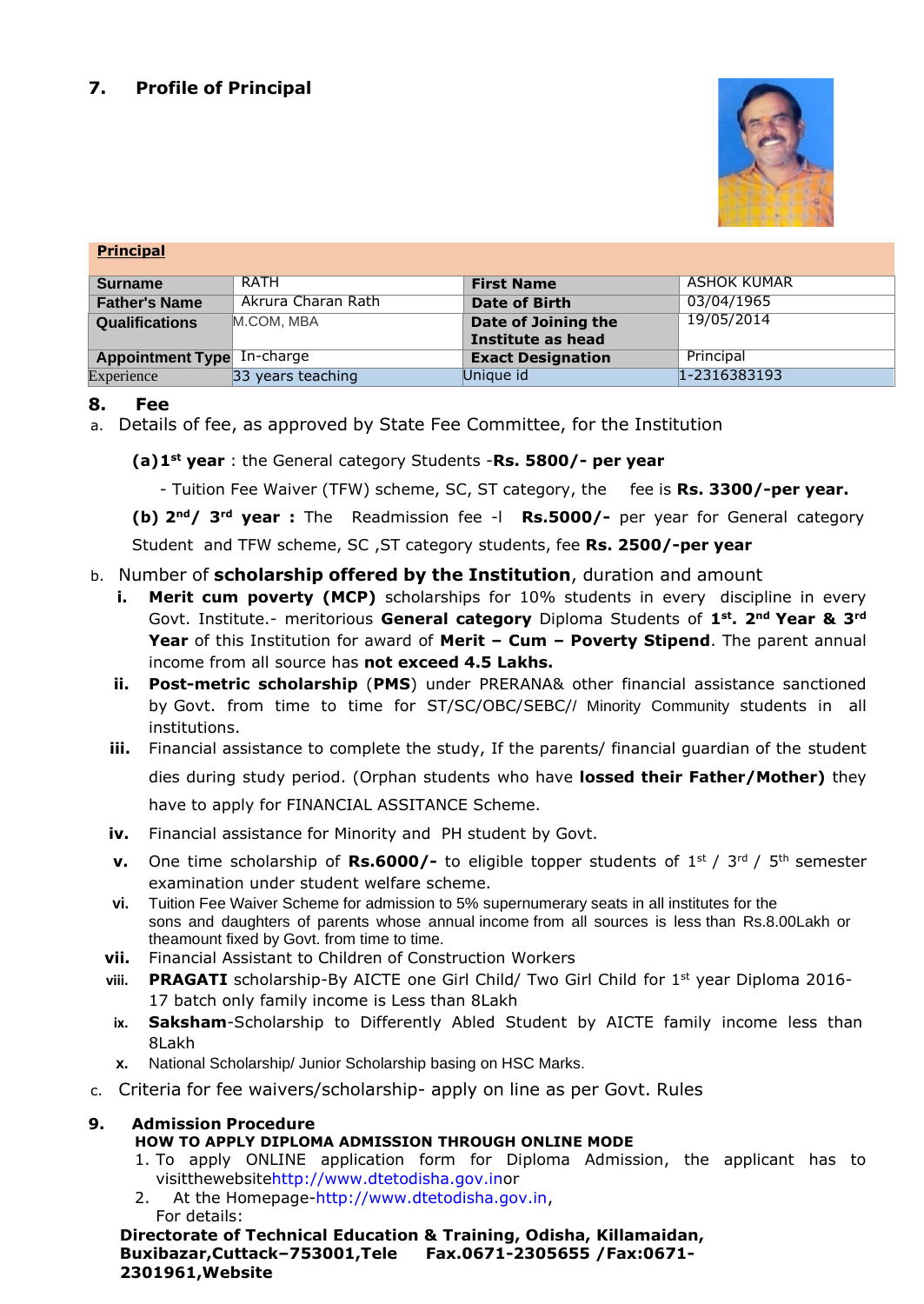#### **:[www.detodisha.nic.inE](http://www.detodisha.nic.in/)mail[:dacdteodisha@gmail.com](mailto:dacdteodisha@gmail.com)[/ccrdiploma2019@gmail.com](mailto:/ccrdiploma2019@gmail.com)**

| Semester/ Event                   | Odd Semester    | Even Semester           |
|-----------------------------------|-----------------|-------------------------|
| Commencement of Classes 15th july |                 | 1 <sup>st</sup> January |
| End of Classes                    | $15th$ December | 30 <sup>th</sup> April  |

#### **a)Essential and Desirable requirements**

| $\overline{\text{Sr.}}$<br>No. | <u>sentra: and sesnasie i e</u><br><b>Type</b>                                                                                                                                         | <b>Availability</b> |
|--------------------------------|----------------------------------------------------------------------------------------------------------------------------------------------------------------------------------------|---------------------|
| $\mathbf{1}$                   | All Weather Approach                                                                                                                                                                   | Yes                 |
| $\overline{2}$                 | <b>Barrier free Environment</b>                                                                                                                                                        | Yes                 |
| $\overline{\overline{3}}$      | <b>Electric Supply</b>                                                                                                                                                                 | Yes                 |
| 4                              | <b>General Insurance</b>                                                                                                                                                               | Yes                 |
| 5                              | <b>Institution Web Site</b>                                                                                                                                                            | Yes                 |
| 6                              | Standalone Language Laboratory                                                                                                                                                         | Yes                 |
| $\overline{7}$                 | Notice Boards                                                                                                                                                                          | Yes                 |
| 8                              | <b>Potable Water Supply</b>                                                                                                                                                            | Yes                 |
| $\overline{9}$                 | <b>Safety Provisions</b>                                                                                                                                                               | Yes                 |
| 10                             | <b>Sewage Disposal System</b>                                                                                                                                                          | Yes                 |
| 11                             | Telephone & FAX                                                                                                                                                                        | Yes                 |
| $\overline{12}$                | <b>Vehicle Parking</b>                                                                                                                                                                 | Yes                 |
| $\overline{13}$                | <b>First Aid</b>                                                                                                                                                                       | Yes                 |
| 14                             | Appointment of Student Counsellor                                                                                                                                                      | Yes                 |
| 15                             | Establishment of Anti Ragging committee                                                                                                                                                | Yes                 |
| 16                             | Establishment of committee for SC/ST                                                                                                                                                   | Yes                 |
| 17                             | Establishment of Internal Complaint Committee(ICC) As per section 4 of<br>SexualHarassment of Women at Workplace (Prevention, Prohibition and<br>Redressal) Act, 2013                  | Yes                 |
| 18                             | Establishment of Grievance Redressal Committee in the Institute and<br>Appointment of OMBUDSMAN by the University                                                                      | Yes                 |
| 19                             | Digital Payment for all Financial Transactions as per MHRD Directives                                                                                                                  | Yes                 |
| 20                             | Compliance of the National Academic Depository (NAD) as per MHRD Directives                                                                                                            | Yes                 |
| 21                             | Display Board within the premises as well as in the Website of the<br>Institution Indicating the Feedback Facility of Students and Faculty available in the<br><b>AICTE Web Portal</b> | Yes                 |
| 22                             | Implementing Food Safety and Standard Act, 2006 in the Institution                                                                                                                     | Yes                 |
| 23                             | Copies of AICTE Approvals (LOA and EOA of subsequent years) obtained since<br>Inception of Institution till date shall be placed in the Website of the Institution                     | Yes                 |
| 24                             | Provision to watch MOOCS Courses through Swayam                                                                                                                                        | Yes                 |
| 25                             | Implementation of Unnat Bharat Abhiyan                                                                                                                                                 | No                  |
| 26                             | Institution-Industry Cell                                                                                                                                                              | Yes                 |
| 27                             | Group Insurance for Employees                                                                                                                                                          | Yes                 |
| 28                             | <b>Insurance for Students</b>                                                                                                                                                          | Yes                 |
| 29                             | Applied membership-National Digital Library                                                                                                                                            | Yes                 |
| 30                             | <b>Implementation of Security Measures</b>                                                                                                                                             | Yes                 |
| 31                             | Online Grievance Rederssal Mechanism                                                                                                                                                   | Yes                 |

# **Laboratory and Workshop(Department wise)**

| Sl.            | Name of the department | Name of the Laboratory             | Availability of equipment / |
|----------------|------------------------|------------------------------------|-----------------------------|
| N <sub>0</sub> |                        |                                    | machines                    |
|                |                        | Physics Lab.                       | Yes                         |
|                | Math ⪼                 | Chemistry Lab.                     | Yes                         |
|                |                        | English Communication Lab.         | Yes                         |
|                |                        | Computer Lab                       | Yes                         |
| $\mathfrak{D}$ |                        | Drawing Lab                        | Yes                         |
|                |                        | Civil Engg Lab.                    | Yes                         |
|                |                        | Concrete (Material Testing) Lab.   | Yes                         |
|                |                        | PH Engineering Lab.                | Yes                         |
|                | Civil Engineering      | <b>Survey Practical Laboratory</b> | Yes                         |
|                |                        | Structural CADD Lab.               | Yes                         |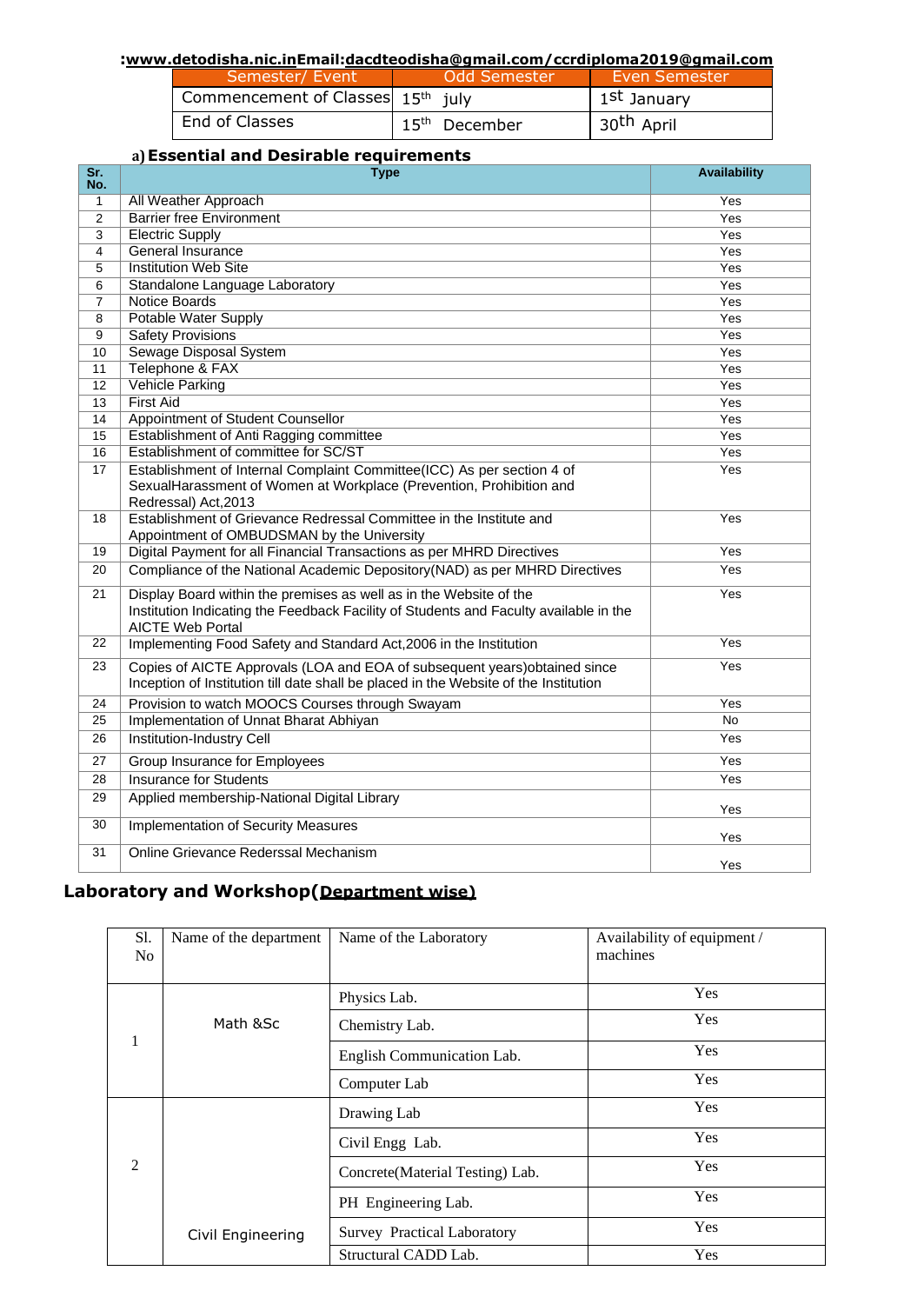| 3 | Electrical<br>Engineering | Electrical Machine Lab.         | Yes |
|---|---------------------------|---------------------------------|-----|
|   |                           | Power Electronics & MAT Lab     | Yes |
|   |                           | <b>Electrical Workshop</b>      | Yes |
|   |                           | <b>Basic Electrical Lab</b>     | Yes |
|   |                           | Microprocessor & PLC Lab        | Yes |
|   |                           | Basic ETC Lab.                  | Yes |
| 4 | Mechanical<br>Engineering | Mechanics Lab.                  | Yes |
|   |                           | FMHM Lab.                       | Yes |
|   |                           | Mechanical Designs Lab.         | Yes |
|   |                           | CADD Lab.                       | Yes |
|   |                           | Automobile Lab                  | Yes |
| 5 | Work Shop                 | <b>Fitting Shop</b>             | Yes |
|   |                           | Machine Shop                    | Yes |
|   |                           | Sheet Metal/Welding             | Yes |
|   |                           | Blacksmith & Foundry/ carpentry | Yes |
|   |                           | <b>Turning Section</b>          | Yes |

# **Social Media Cell**:

- $\geq 1$  Facebook.
- $\geq 2 \text{WhatsApp.}$ ...
- $\geq 3$  Instagram. ...
- $\geq 4 -$  Twitter. ...
- $\geq 5 Google+$
- ➢ 6- [LinkedIn](https://whatis.techtarget.com/definition/LinkedIn)

# **List of facilities available**

- Hostel for Boys & Girls
- o Web based class monitoring system
- o Ladies & Gents toilets,
- o Well-equipped Classrooms, Smart Class Room, Drawing Hall, Computer Centre
- o Well-equipped laboratory facilities in all Departments
- o Digital Library facilities at Library
- o Principal's & Staff Quarter
- o Students' Canteen
- o Students' Common Room (Boys / Girls)
- o CCTV monitoring System
- o Facility for Class Note & Solve Question answers
- o Weekly class test(OMR)
- o Summer Training for Students
- o Advanced Training Modular course
- o Provision for stipend for ST & SC ,Construction Workers and General Meritorious students, Pragati for Girls
- o Hostel welfare Committee & PTC
- o Drinking Water Facilities
- o Indoor Games & Institution Playground.
- o Conduct of Doubt classes, Extra English Course
- $\circ$  Institution Bus facilities

## **Hostel Facility**

 Hostel facility is available in the institute for both boys& girls [andhosteladmissionfees@Rs.3000/-\(Rupees](mailto:andhosteladmissionfees@Rs.3000/-(Rupees) Three Thousand) per annum.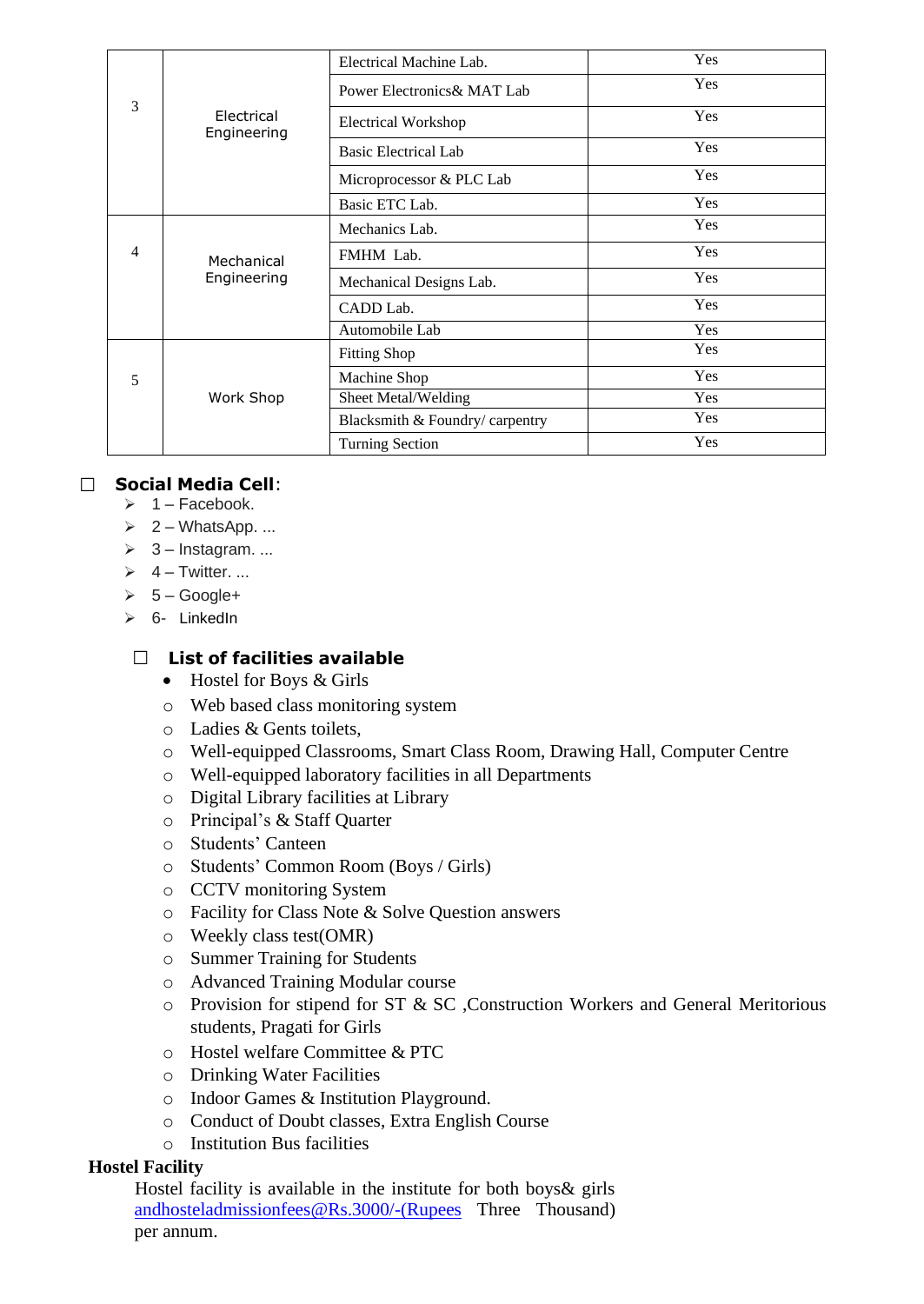# **Institution Library:**

 The institution library is having a good collection of Text more than 6073 with latest editions of different publishers and reference books &Journals (National) for use by the students and faculties.

- $\Box$  Games and Sports Facilities-
	- $\Box$  Athletics field
	- □ Volley ball pitch
	- Outdoor tennis courts
	- Cricket pitch

## **Extra-Curricular Activities**-

- ➢ Impressed by students with leadership skills. ...
- ➢ Academic Teams and Clubs. ...
- > The Debate Team. ...
- $\triangleright$  The Arts...
- ➢ Volunteer Work and Community Service. ...
- ➢ Yoga
- ➢ Painting
- **Soft Skill Development Facilities**
- ❖ Skill development centre and Language Laboratory
- ❖ Pre placement Training
- ❖ **Improve one's communication and life**
- ❖ Basic Personalities Development

### **Teaching Learning Process**

- ➢ Classroom Teaching including PPT
- ➢ Clear Lesson Goals
- $\triangleright$  Show & Tell. ...
- ➢ Questioning to Check for Understanding. ...
- ➢ Summarize New Learning In A Graphical Way. ...
- ➢ Plenty of Practice. ...
- ➢ Provide Students With Feedback. ...
- ➢ Be Flexible About How Long It Takes to Learn.
- $\triangleright$  Analyzing needs for implementing an active learning strategy. ...
- $\triangleright$  Identify topic and questions. ...
- $\triangleright$  Identify learning objectives & outcomes. ...
- $\triangleright$  Plan and design the activity. ...
- $\triangleright$  Identify sequence of learning events. ...
- $\Box$  Curricula and syllabus for each of the programmes as approved by the University-YES
- Academic Calendar of the University-YES
- $\Box$  Academic Time Table with the name of the Faculty members handling the Course-YES Teaching Load of each Faculty- 20 periods Internal Continuous Evaluation System and place-YES Student's assessment of Faculty, System in place-YES Laboratory facilities -YES Software, all design tools in case-YES Academic Calendar and frame work-YES **MoUs with Industries (minimum 2): YES**

### **10. Best Practices adopted, if any**

## • **Each department has on innovation idea cell for improvements of students in their project work.**

#### **Teaching:**

- 1. Curricula Aspects
- 2. Teaching-Learning and Evaluation
- 3. Research, Consultancy and Extension
- 4. Infrastructure and Learning Resources
- 5. Student Support and Progression
- 6. Governance Leadership and Management
- 7. Innovations and Best Practices
- (1) **Innovative content development**: The curriculum at present is extensive. It required to coverage of the stipulated material – both in terms of depth of coverage and quantity of material covered.